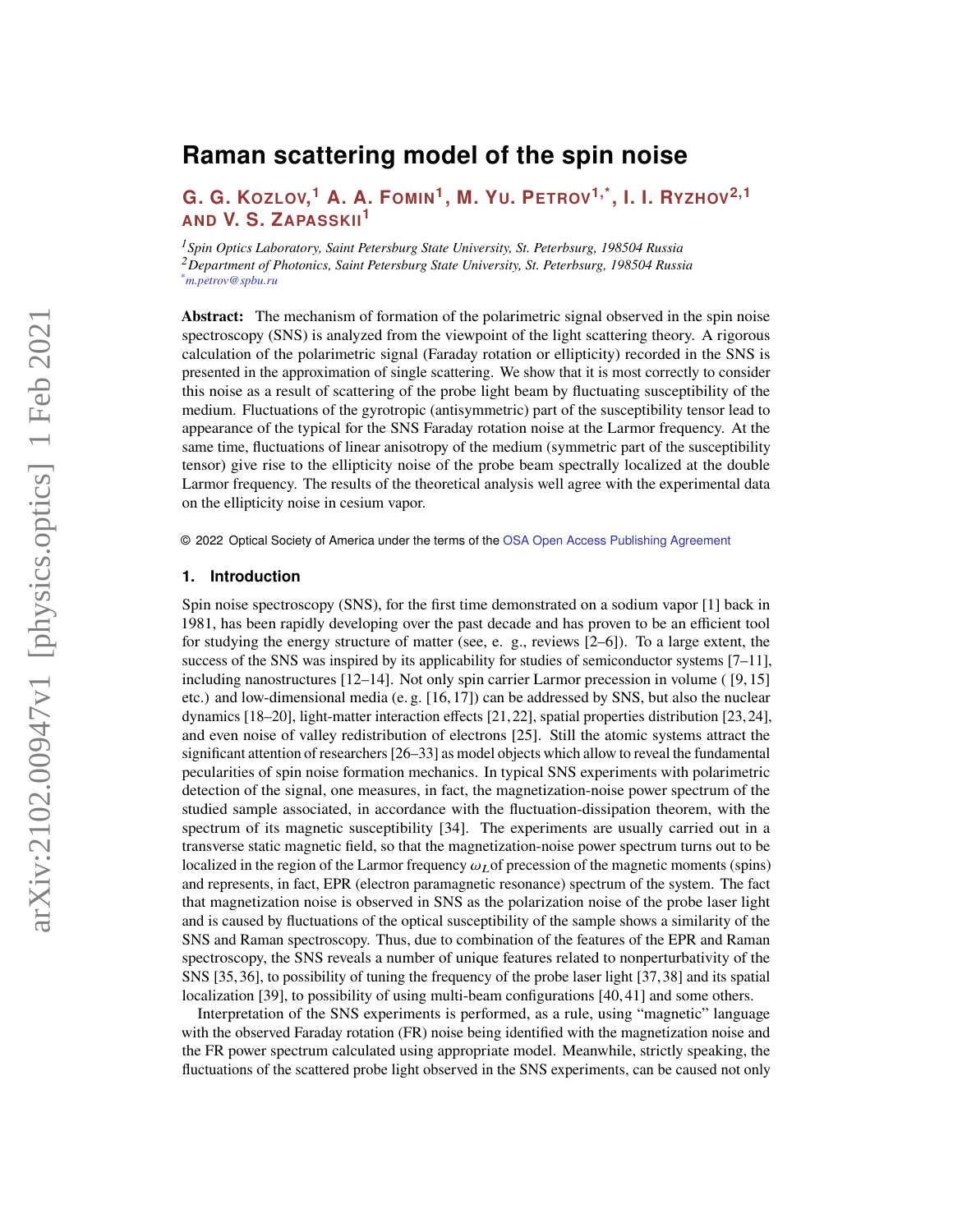by fluctuations of gyrotropy (proportional to the magnetization), but also by fluctuations of the whole optical susceptibility tensor of the medium [\[42\]](#page-12-13).

The idea of interpretation of the spin noise signal formation mechanism in terms of Raman scattering is well known to the audience involved in the SNS and was suggested shortly after the first experiment of Aleksandrov and Zapasskii [\[43\]](#page-12-14). The aim of our work work is to rigorously develop this idea and to fill the existing theoretical gap with a consistent description of the mechanism of formation of the light-polarization noise observed in SNS as a noise of light scattering.

The work is organized as follows. In the first section, we present a brief description of a typical SNS setup and derive the general relationship between the polarimetric signal (FR or ellipticity noise) recorded in SNS and optical susceptibility tensor of the scattering particles. In the second section, we calculate, in the framework of a simple atomic model, the optical susceptibility tensor for the case of nonstationary (superposition) atomic state. The derived expression is used in the third section for calculating the SNS polarimetric signal. In this section, we analyze spectral peculiarities of the noise signal and their dependence on the angle between the direction of the probe beam polarization plane and magnetic field. In the fourth section, we analyze, in the framework of the developed model, the mechanism of formation of the recently discovered ellipticity noise signal at double Larmor frequency (alignment noise) and compare our results with the experimental data obtained in [\[30\]](#page-12-15). The main results of the paper are summarised in Conclusions.

Throughout the article, polarimetric signals recorded in SNS are considered as the result of Raman scattering in its simplest form, when the modulation of the optical susceptibility leads to the appearance of side frequencies in the scattered field, which is described by classical electrodynamics. This assumption seems to be justified for the purposes of SNS, since the frequency shift of the scattered radiation is much less than the temperature (in frequency units) at which the measurements are made.

#### **2. The relationship between SNS polarimetric signal and susceptibility tensor**

Schematic of the experimental setup used for the SNS measurements is shown in Fig. [1.](#page-2-0) The polarimetric detector in this setup could detect either FR or ellipticity noise depending on the type of the waveplate (WP) placed in front of the polarization beamsplitter (PBS). When detecting the FR noise, the WP was taken half-wave and was used to balance the differential photodetector. When detecting the ellipticity noise, the WP was taken quarter-wave, with its axes aligned at  $45°$ with respect to axes of the beamsplitter PBS. In this arrangement of the polarization elements, the output signal of the differential photodetector was zero, when the input light was polarized linearly (regardless of the polarization plane azimuth) and became nonzero only upon appearance of ellipticity in the input light. The output electric signal  $U$  of the polarimetric detector was fed to a digital hardware Fourier-transform spectrum analyzer which acquired the polarization noise spectrum of the probe beam transmitted through the sample. Magnetic field could be aligned either along or across the probe-light propagation axis (in the Faraday or Voigt geometries).

As was shown in [\[43\]](#page-12-14), the polarization noise signal observed in SNS can be interpreted as the result of scattering of the probe beam by the studied sample comprising any paramagnetic particles (atoms, ions, electrons or either quasiparticles such as holes and excitons), in what follows they will be referred to as *atoms*. We will calculate this signal using the following simplifying assumptions:

- (i) The electromagnetic field acting upon each atom coincides, with an acceptable accuracy, with that of the probe beam (approximation of single scattering);
- (ii) Atomic polarization can be calculated in the approximation of linear response;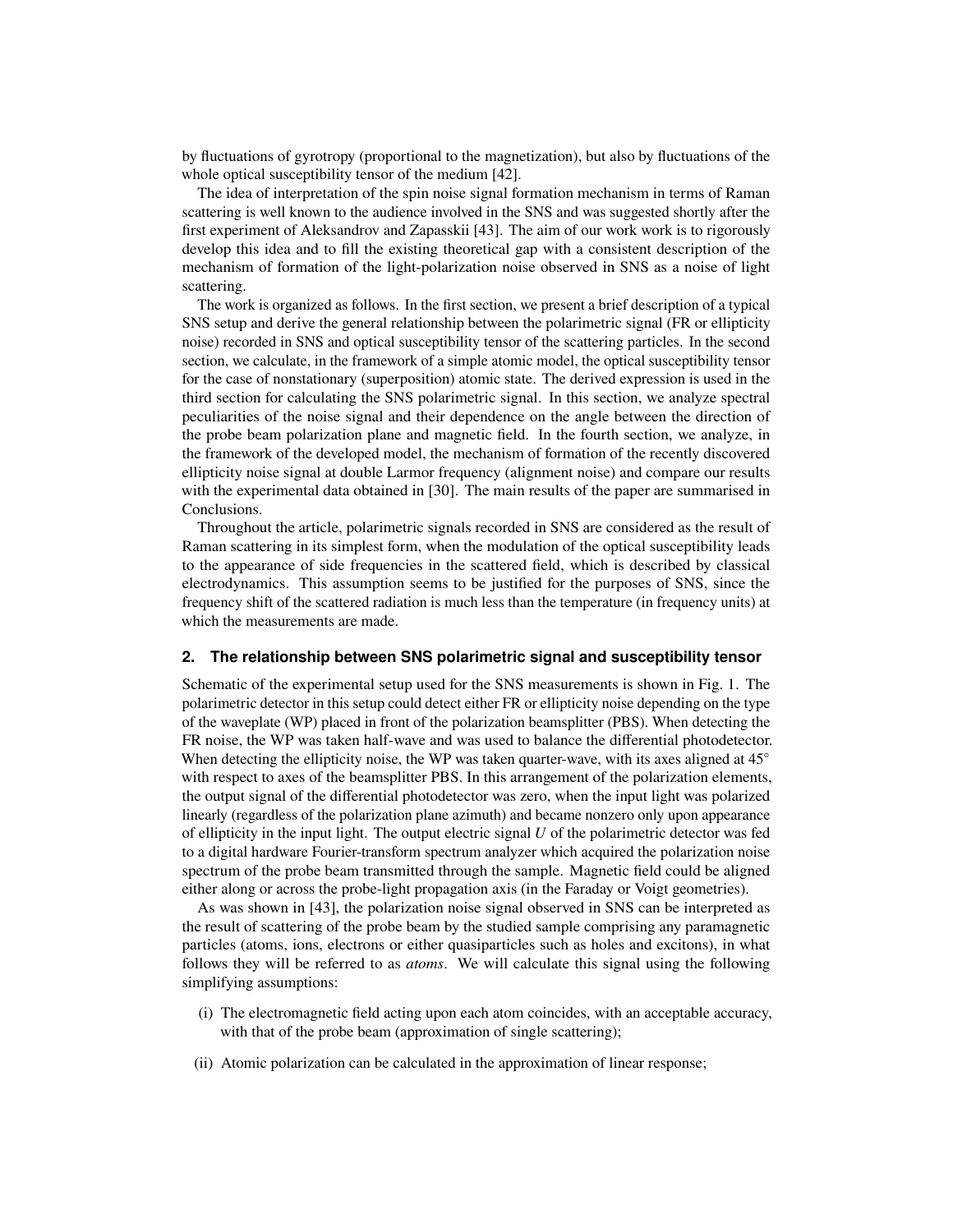<span id="page-2-0"></span>

Figure 1. Schematic of the experimental setup. When observing fluctuations of the Faraday rotation, a  $\lambda/2$  waveplate (WP) was placed and used to balance photocurrents of the detector. When observing fluctuations of ellipticity, a  $\lambda/4$  WP was placed with its axes aligned at 45◦ with respect to the PBS eigen directions.

(iii) The magnetic field is small enough to Zeeman splitting of the atomic multiplets  $\sim \omega_L$ be much smaller than the homogeneous linewidth  $\delta$  of the optical transition and not be resolved in the optical spectrum ( $\omega_L \ll \delta$ ).

## *2.1. Polarimetric response of a single atom*

In this subsection we consider the case of *ellipticity* noise – the FR noise spectrum can be calculated in a similar way [\[44\]](#page-12-16)). In this case, the quarter-wave plate of the polarimetric detector (Fig. [1\)](#page-2-0) is aligned with its axes at  $45°$  with respect to polarization directions of the polarizing beamsplitter (PBS), which we assign to be the axes  $\zeta$  and  $x$ . The probe beam propagation direction is taken for the axis  $y$  (see Fig. [1\)](#page-2-0). In this coordinate system, the magnetic field has only z component (in Voigt geometry),  $\mathbf{B} = (0, 0, B)$ , while the probe-beam electric field  $\mathcal{E}_0$  has only the x and z components,  $\mathcal{E}_0 = (\mathcal{E}_{x0}, 0, \mathcal{E}_{z0})$  (Fig. [1\)](#page-2-0).

Let us denote electric field of the probe beam at the input of the polarimetric detector as  $\mathcal{E} = (\mathcal{E}_x, \mathcal{E}_y, \mathcal{E}_z)$ . Then, as can be shown by direct calculations, the output signal U of the detector, in this mode of operation, is given by

<span id="page-2-1"></span>
$$
U = \frac{1}{T} \int_0^T dt \int_S dx dz \bigg[ \mathcal{E}_x(t) \mathcal{E}_z(t + \Delta) - \mathcal{E}_x(t + \Delta) \mathcal{E}_z(t) \bigg],
$$
 (1)

where  $\Delta = \pi/2\omega$  and  $\omega$  is the probe light frequency. The integration over  $dx dz$  in Eq. [\(1\)](#page-2-1) is performed over photosensitive surfaces of the photodetectors  $S$ , which are supposed to be identical. The integration over  $t$  corresponds to averaging over the time interval  $T$  that contains integer number of optical periods and meets the requirement  $2\pi/\omega \ll T \ll 2\pi/\omega_L$ . We see that, indeed, the signal U appears to be nonzero only for the elliptically polarized input field  $\mathcal{E}_0$ , while for any linearly polarized field, the output signal vanishes. It is also seen from Eq. [\(1\)](#page-2-1) that any rotation of the polarimetric detector around the  $y$  axis does not affect the output signal  $U$ , since, for any two vectors **A** and **B**, the quantity

<span id="page-2-2"></span>
$$
A_x B_z - A_z B_x = (\mathbf{A}, \beta \mathbf{B}), \quad \beta \equiv \begin{pmatrix} 0 & 1 \\ -1 & 0 \end{pmatrix}
$$
 (2)

does not change under arbitrary rotations in the plane  $xz$ .

The noise signal observed in SNS experiments can be represented as the sum of the contributions of individual atoms. Therefore, we will start with calculating the ellipticity signal  $\delta u_e$ , created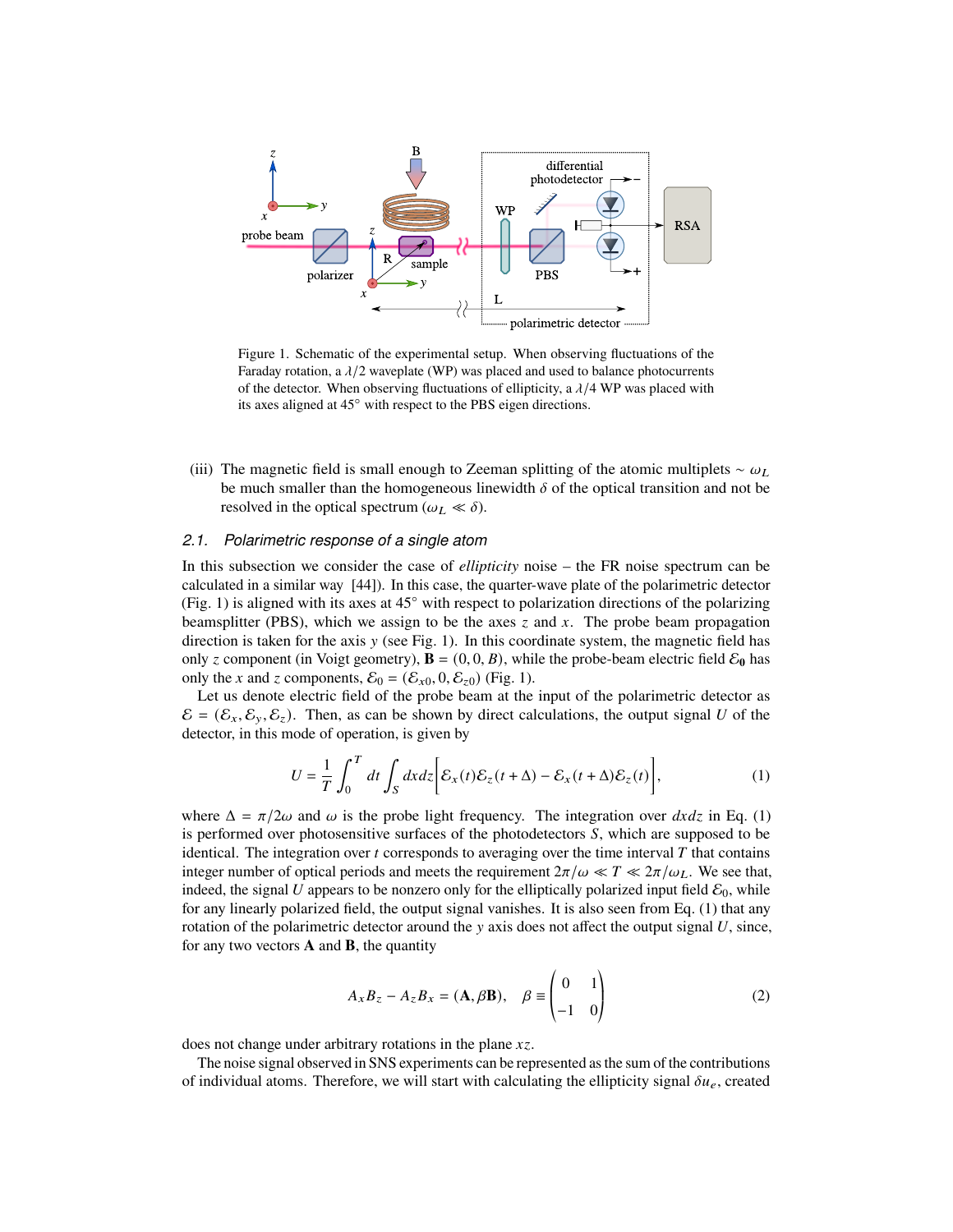by a single atom. For convenience, we will consider the field  $\mathcal E$  at the input of our detector as a real part of the complex field **E**:  $\mathcal{E} = \text{Re} \mathbf{E}$ . The field **E** can be considered as a sum of the field  $\mathbf{E}_0 \equiv \mathbf{A}_0 \exp{-i\omega t}$  of the probe beam ( $\mathcal{E}_0 = \text{Re } \mathbf{E}_0$ ) and the field  $\mathbf{E}_1$  created by the atomic dipole  $(\mathcal{E}_1 = \text{Re } \mathbf{E}_1)$ . We use calligraphic letters to denote the observed (real) fields.

We calculate the ellipticity signal in the approximation linear in the field  $\mathbf{E}_1$ . Since all the fields are assumed quasi-monochromatic ( $\sim \exp(-i\omega t)$ , the time shift by  $\pm \pi/2\omega$  is equivalent to multiplication by  $\mp i$ . Keeping this in mind, we obtain from Eq. [\(1\)](#page-2-1) the following expression for the signal  $\delta u_e$  [\[45\]](#page-12-17)

<span id="page-3-0"></span>
$$
\delta u_e = \operatorname{Im} \frac{2}{T} \int_0^T dt \int_S dx dz \bigg[ \mathcal{E}_{0x} E_{1z} - E_{1x} \mathcal{E}_{0z} \bigg]. \tag{3}
$$

This formula includes both complex  $(E_{1i})$  and real  $(\mathcal{E}_{0i})$  fields. The field  $\mathbf{E}_1$  of the atomic dipole can be obtained by solving the inhomogeneous Helmholtz equation  $\Delta E_1 + k^2 E_1 = -4\pi k^2 P$ , where  $k = \omega/c$  (c is the speed of light) and  $P(r) \sim \delta(R - r)$  is the complex polarization created by the atom with the radius-vector **R**. Solution of this equation can be obtained using Green's function of the Helmholtz operator (see, e.g., [\[39,](#page-12-10) [44\]](#page-12-16)) and has the form  $\mathbf{E}_1(\mathbf{r})$  =  $k^2 \int d^3 \mathbf{r}' \exp(i \mathbf{k} \cdot \mathbf{r} - \mathbf{r}' | \mathbf{P}(\mathbf{r}') / |\mathbf{r} - \mathbf{r}'|$ . By substituting this expression into Eq. [\(3\)](#page-3-0), we have:

<span id="page-3-2"></span>
$$
\delta u_e = \frac{2k^2}{T} \operatorname{Im} \int_0^T dt \int d^3 \mathbf{r}' \bigg[ \Phi_x(\mathbf{r}') P_z(\mathbf{r}') - \Phi_z(\mathbf{r}') P_x(\mathbf{r}') \bigg],\tag{4}
$$

where we introduced the following functions  $\Phi_i(\mathbf{r}')$  ( $i = x, z$ ) [\[46\]](#page-12-18):

<span id="page-3-1"></span>
$$
\Phi_i(\mathbf{r}') \equiv \int_S dx dz \, \mathcal{E}_{0i}(x, y, z) \frac{\exp i k|\mathbf{r} - \mathbf{r}'|}{|\mathbf{r} - \mathbf{r}'|} \Big|_{r_y = L} \equiv
$$
\n
$$
\exp(-i\omega t) \Phi_i^+(\mathbf{r}') + \exp(i\omega t) \Phi_i^-(\mathbf{r}'), \quad i = x, z, \quad \mathbf{r} = (x, y, z).
$$
\n(5)

When integrating over the photodetector surface  $S$  ( $dxdz$ ) in Eq. [\(5\)](#page-3-1), we assumed that  $r_v = v = L$ , where L is the distance from the atom to the polarimetric detector, which we consider to be large:  $L \to \infty$ . Besides, in Eq. [\(5\)](#page-3-1) we separate explicitly the components  $\Phi_i^{\pm}(\mathbf{r}')$  of the function  $\Phi_i(\mathbf{r}')$  proportional to exp( $\mp i\omega t$ ). In the approximation of linear response, atomic polarization is proportional to the probe wave electric field. Therefore,  $P(r') \sim \exp(-i\omega t)$  and, after time-averaging in Eq. [\(4\)](#page-3-2), only components  $\Phi_i^-(\mathbf{r}')$  survive. We show in Appendix that (the similar result for the case of Gaussian beam has been obtained in [\[39\]](#page-12-10))

<span id="page-3-3"></span>
$$
\Phi_i^-(\mathbf{r}') = \frac{i\pi}{k} A_{0i}^*(\mathbf{r}'), \quad |\mathbf{r}'| \ll L, \quad i = x, z;
$$
 (6)

where  $A_{0i}$  is the *i*-th projection of the amplitude of the probe beam complex field (remind that  $\mathbf{E}_0 = (A_{0x}, 0, A_{0z}) \exp(-i\omega t)$ . The polarization  $\mathbf{P}(\mathbf{r}')$  created by a single atom entering Eq. [\(4\)](#page-3-2) can be presented in the form  $P_i(\mathbf{r}') = \delta(\mathbf{r}' - \mathbf{R})\langle d_i \rangle \exp(-i\omega t)$  where  $\langle d_i \rangle$  is the complex amplitude of oscillation of the  $i$ -th component of the atomic dipole moment,  $\bf{R}$  is the radius-vector of the atom. By substituting this expression into Eq. [\(4\)](#page-3-2) and taking into account Eq. [\(6\)](#page-3-3), we obtain, for the ellipticity signal  $\delta u_e$  created by a single atom, the following expression:

<span id="page-3-4"></span>
$$
\delta u_e = 2\pi k \text{ Re } \left[ A_{0x}^*(\mathbf{R}) \langle d_z \rangle - A_{0z}^*(\mathbf{R}) \langle d_x \rangle \right]. \tag{7}
$$

When the polarimetric detector operates in the FR-detection mode (i.e., the  $\lambda/4$  wave plate is replaced by the  $\lambda/2$  plate), then a similar calculation leads to the following expression for the FR noise signal  $\delta u_r$  produced by a single atom:

<span id="page-3-5"></span>
$$
\delta u_r = 2\pi k \text{Im} \bigg[ \cos \left[ 2\phi \right] \bigg( A_{0x}^*(\mathbf{R}) \langle d_x \rangle - A_{0z}^*(\mathbf{R}) \langle d_z \rangle \bigg) - \sin \left[ 2\phi \right] \bigg( A_{0x}^*(\mathbf{R}) \langle d_z \rangle + A_{0z}^*(\mathbf{R}) \langle d_x \rangle \bigg) \bigg]. \tag{8}
$$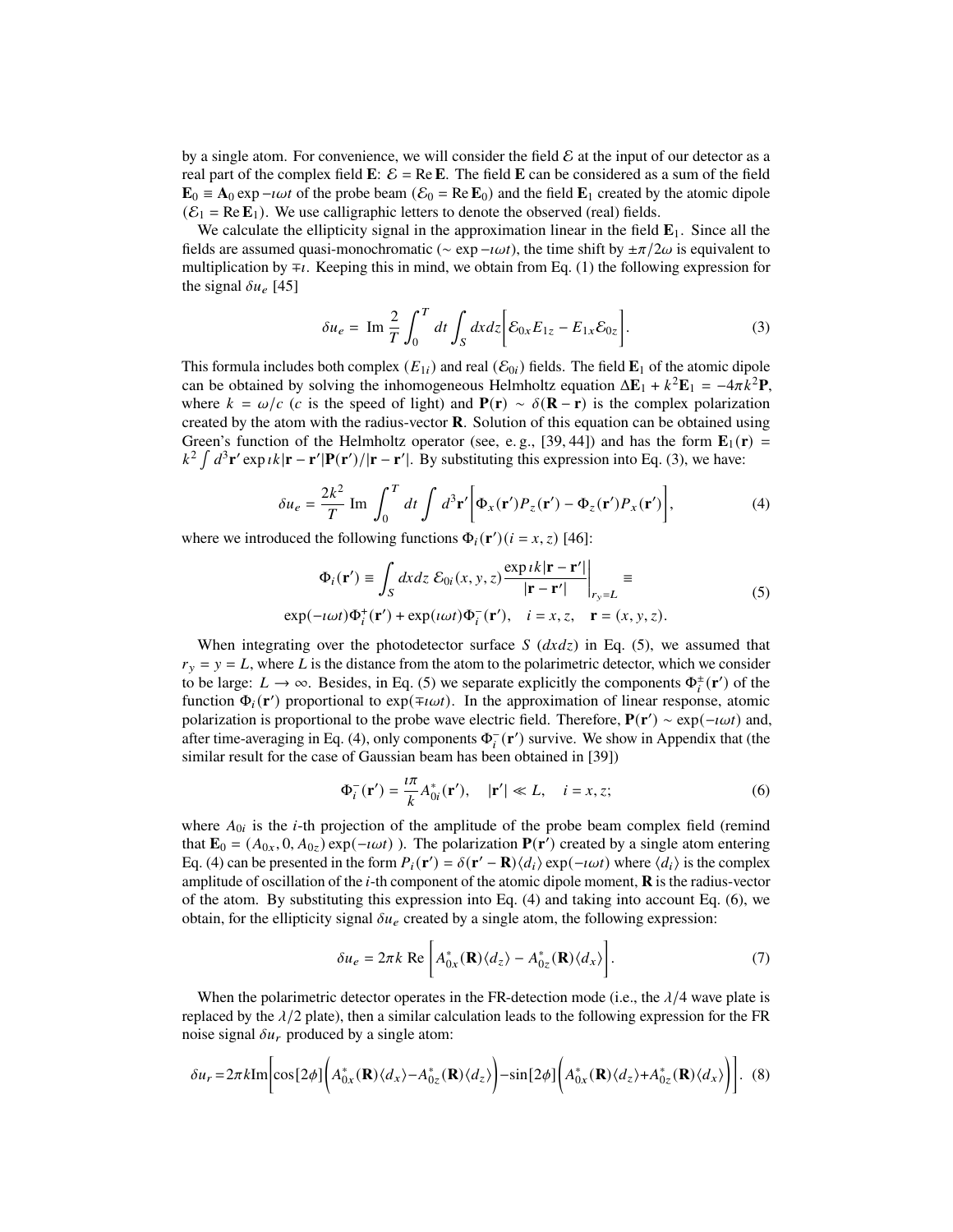Here,  $\phi$  is the angle between *z*-axis and one of the main directions of the beamsplitter (in the above calculation of the ellipticity signal, we used a coordinate system for which  $\phi = 0$ ; see [\[47\]](#page-12-19) for explanation).

Equations [\(7\)](#page-3-4) and [\(8\)](#page-3-5) can be simplified under the following conditions. First, we assume that the quantities  $\langle d_i \rangle$  entering Eqs. [\(7\)](#page-3-4) and [\(8\)](#page-3-5) can be expressed through the probe light electric field amplitude  $\mathbf{A}_0(\mathbf{R})$  with use of the susceptibility tensor  $\alpha$ :  $\langle d_i \rangle = \alpha_{ik} A_{0k}$ . Second, the probe beam is assumed to be linearly polarized. In this case,  $A_{0x} = A_0 \sin \theta$  and  $A_{0z} = A_0 \cos \theta$ , where  $\theta$  is the angle between the probe beam polarization and z axis. And third, we assume that, in the measurements of the Faraday-rotation noise, the orientation of the polarimetric detector (specified by the angle  $\phi$  or, which is the same, by the orientation of the half-wave plate, see [\[47\]](#page-12-19)) corresponds to conditions of balance with no DC signal at the output of the detector, i. e.,  $\phi = \theta + \pi/4$  [\[48\]](#page-12-20). When the above conditions are satisfied, Eqs. [\(7\)](#page-3-4) and [\(8\)](#page-3-5) can be rewritten in a compact scalar form as follows

<span id="page-4-1"></span>
$$
\delta u \equiv \delta u_e + i \delta u_r = 2\pi k (\mathbf{A}_0(\mathbf{R}), \beta \alpha \mathbf{A}_0(\mathbf{R})) =
$$
  
=  $\pi k |A_0(\mathbf{R})|^2 \left[ \alpha_{zx} - \alpha_{xz} - (\alpha_{xz} + \alpha_{zx}) \cos 2\theta + (\alpha_{zz} - \alpha_{xx}) \sin 2\theta \right]$  (9)

with matrix  $\beta$  defined by Eq. [\(2\)](#page-2-2).

#### **3. Calculation of the atomic susceptibility**

Calculation of the linear atomic susceptibility is performed assuming that it is related to optical transitions between two (ground and excited) atomic multiplets [\[49\]](#page-12-21) with the same total angular momenta  $F$ . Formation of the optical response of the atom travelling through the probe beam can be imagined in the following way. The wavefunction of the atom  $\Psi(0)$ , at the moment of its entering the beam (let it be  $t = 0$ ) is a random superposition of atomic eigenfunctions  $|1M\rangle$  of the ground multiplet with different *z*-components M of the angular momentum:  $\Psi(0) = \sum_{M=-F}^{F} C_M |1M\rangle = \sum_{M=-F}^{F} |C_M| \exp(i\beta_M) |1M\rangle$ , where  $|C_M|$  and  $\beta_M$ are the random amplitude of the atomic state  $|1M\rangle$  and its phase (with  $\sum_{M=-F}^{F} |C_M|^2 = 1$ ). When the magnetic field is nonzero, the ground multiplet exhibits Zeeman splitting, and the above superposition state appears to be nonstationary (even neglecting the probe-beam induced perturbation). The appropriate unperturbed density matrix of the atom  $\rho_0$  also appears to be time-dependent with nonzero matrix elements only in the subspace of the states of the ground atomic multiplet:

<span id="page-4-0"></span>
$$
\langle 1M|\rho_0(t)|1M'\rangle = |C_M||C_{M'}|\exp(\iota[\beta_M - \beta_{M'}])\exp(\iota\omega_{1L}[M - M']t),\tag{10}
$$

where  $\omega_{1L}$  is the Larmor frequency for the ground-state multiplet. As seen from Eq. [\(10\)](#page-4-0), the density matrix oscillates in time at frequencies integer multiples of the Larmor frequency  $\omega_{1L}$ . Since the linear optical susceptibility of the atom is related to its unperturbed density matrix (this connection will be presented below), it may depend on time at frequencies  $\omega_{1L}[M - M']$ . This may, in turn, give rise to appearance of shifted frequencies  $\omega \pm \omega_{1L} |M - M'|$  in the spectrum of the field **E<sup>1</sup>** scattered by the atom (the effect of Raman scattering) and can be detected in SNS experiments as the noise of polarimetric signal spectrally localized in the vicinity of the frequencies  $\omega_{1L} | M - M' |$ . As shown below, only frequencies with  $|M - M' | = 0, 1, 2$  can be observed and, correspondingly, only spectral features at the frequencies  $0, \omega_{1L}$ , and  $2\omega_{1L}$  can arise in the polarization noise spectra.

Let us pass now to calculation of the linear atomic susceptibility. Here we present calculations only for the most interesting from the experimental viewpoint case of Voigt geometry as the case of Faraday geometry can be analyzed in a very similar way. The matrix of the Hamiltonian of the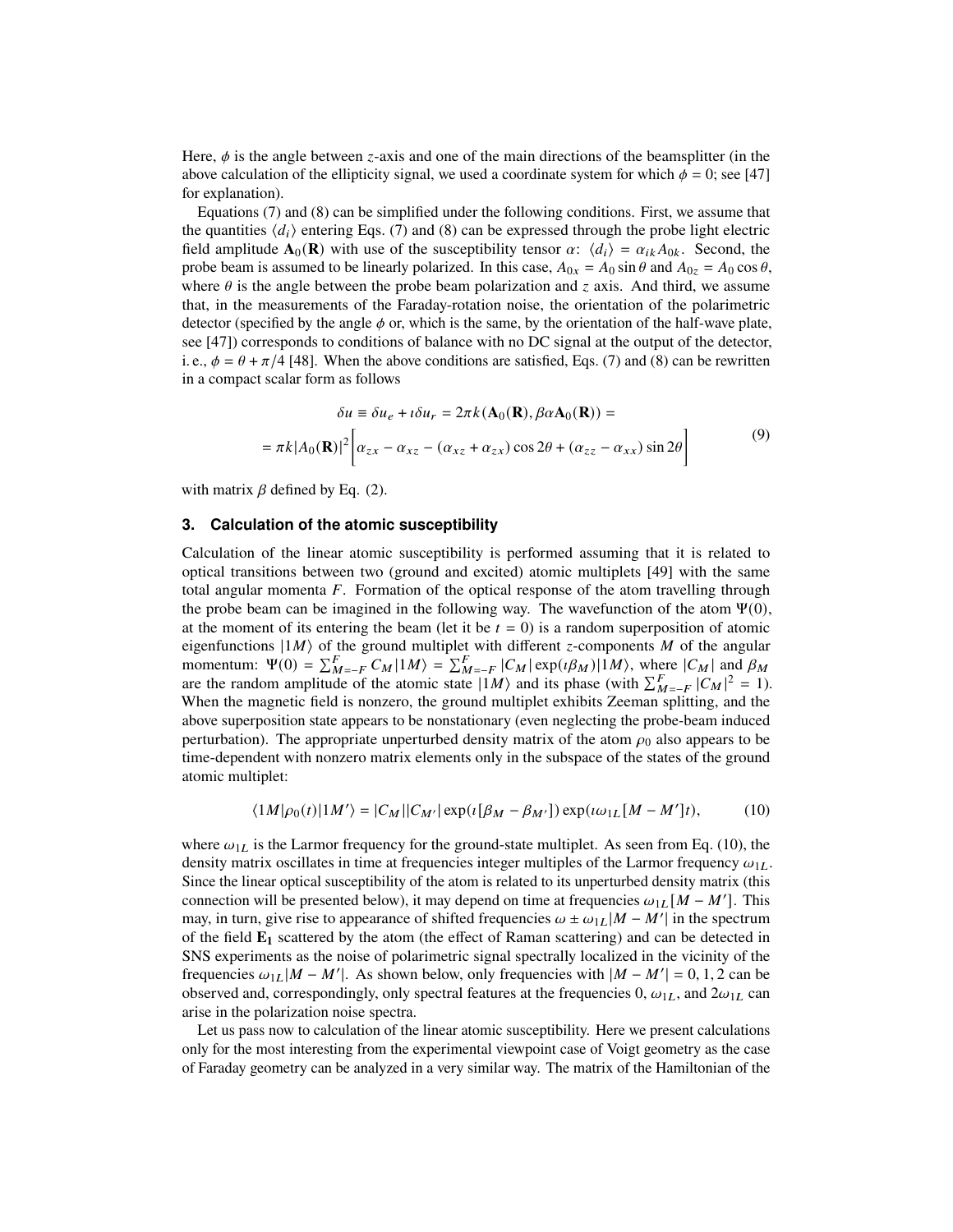atom in the representation of the two (ground and excited) multiplets in frequency units has the form

<span id="page-5-0"></span>
$$
H = H_0 + H_E,
$$
  
\n
$$
H_0 = \Omega \begin{pmatrix} I & 0 \\ 0 & 0 \end{pmatrix} + \begin{pmatrix} \omega_{2L} J_z & 0 \\ 0 & \omega_{1L} J_z \end{pmatrix},
$$
  
\n
$$
H_E = \omega_x \exp(-\iota \omega t) \begin{pmatrix} 0 & J_x \\ J_x & 0 \end{pmatrix} + \omega_z \exp(-\iota \omega t) \begin{pmatrix} 0 & J_z \\ J_z & 0 \end{pmatrix}
$$
\n(11)

Here  $H_0$  is the Hamiltonian of undisturbed atom with  $\Omega$  being the spectral distance between ground and excited multiplets. The second term in the expression for  $H_0$  describe Zeeman splitting with  $\omega_{iL}$  being Larmor frequencies of *i*-th multiplet ( $i = 1$  refers to the ground state and  $i = 2$  the excited state). Term  $H_E$  describe the action of monochromatic ~  $e^{-i\omega t}$  electromagnetic field of the probe beam which is linearly polarised in ZX plain. The quantities  $\omega_{x,z}$  correspond to Rabi frequencies defined by the dipole moment  $d$  of optical transition between the ground and excited multiplets and by the amplitudes  $A_{0x, z}$  of electric field projections of the probe beam at point **R** where the atom is located:  $\omega_i \equiv dA_{0i}(\mathbf{R})/\hbar$ ,  $i = x, z$ . Each 'element' of matrices in Eq. [\(11\)](#page-5-0) is itself a matrix with dimensions  $(2F + 1) \times (2F + 1)$ , with  $J_z$  and  $J_x$  being known matrices of the corresponding projections of the angular momentum  $F$  [\[50\]](#page-12-22). The matrices of the operators for the needed  $x$  and  $z$  projections of the atomic dipole moment have the form

$$
d_x \equiv d \begin{pmatrix} 0 & J_x \\ J_x & 0 \end{pmatrix}, \quad d_z \equiv d \begin{pmatrix} 0 & J_z \\ J_z & 0 \end{pmatrix}. \tag{12}
$$

The standard procedure of the linear-response theory implies representation of solution of the equation  $\vec{\rho} = [H, \rho]$  for the atomic density matrix  $\rho$  in the form  $\rho = \rho_0 + \rho_1 + O(H_E^2)$ (here  $\rho_0$  is unperturbed atomic density matrix satisfying the equation  $\iota \dot{\rho}_0 = [H_0, \rho_0]$  and  $\rho_1$  is linear in the probe beam field correction satisfying the equation  $i\dot{\rho}_1 = [H_0, \rho_1] + [H_E, \rho_0]$ , and computation of the quantities  $\langle d_i \rangle$  as  $\langle d_i \rangle = \text{Sp } \rho_1 d_i$ , where  $i = x, z$ . It leads to the expression  $\langle d_i \rangle = \alpha_{ik} A_{0k}({\bf R})$ , in which the susceptibility tensor  $\alpha$  has the following elements

<span id="page-5-1"></span>
$$
\alpha_{ik} \equiv \frac{d^2}{\hbar} \sum_{M M' M''} \frac{\langle 1M|\rho_0|1M'\rangle \langle M'|J_k|M''\rangle \langle M''|J_i|M\rangle}{\Delta \omega + i\delta + \omega_{2L}M'' - \omega_{1L}M'}, \qquad i, k = x, z. \tag{13}
$$

Here,  $\Delta \omega = \Omega - \omega$  is the optical detuning,  $\iota \delta$  denotes the homogeneous broadening,  $\langle M | J_k | M' \rangle$ are the matrix elements of the operator of  $k$ -th projection of the angular momentum  $F$  [\[50\]](#page-12-22), and the summation over M, M', and M'' is performed over  $2F + 1$  states of the ground-state multiplet. As has been noted above, the tensor  $\alpha$  depends on time (through the matrix elements  $\langle 1M|\rho_0|1M'\rangle$ , see Eq. [\(10\)](#page-4-0)), with characteristic frequencies of this dependence corresponding to spectral features of the noise spectra observed in the SNS.

Since the quantity  $\langle M | J_z | M' \rangle = \delta_{M M'} M$  and  $\langle M | J_x | M' \rangle$  is nonzero only for  $|M - M'| = 1$ , it follows from Eq. [\(13\)](#page-5-1) that the only frequencies  $\omega_{1L} | M - M' |$  at which oscillations of the tensor  $\alpha$  may occur are:  $\omega_{1L}$  (the elements  $\alpha_{xz}, \alpha_{zx} \sim \langle M'|J_x|M''\rangle \langle M''|J_z|M\rangle$ ),  $2\omega_{1L}$  (the elements  $\alpha_{xx} \sim \langle M'|J_x|M''\rangle \langle M''|J_x|M\rangle)$  and 0 (the elements  $\alpha_{zz}, \alpha_{xx} \sim \langle M'|J_x|M''\rangle \langle M''|J_x|M\rangle$ ,  $\langle M|J_z|M''\rangle \langle M''|J_z|M\rangle).$ 

It is seen from Eq. [\(9\)](#page-4-1) for the complex polarimetric signal  $\delta u$  that the components of this signal at the frequency  $2\omega_L$  behave as ∼ sin 2 $\theta$  and vanish when the probe beam polarization is parallel or perpendicular to the magnetic field ( $\theta = 0, \pi/2$ ), as it has been observed in experiment [\[30\]](#page-12-15).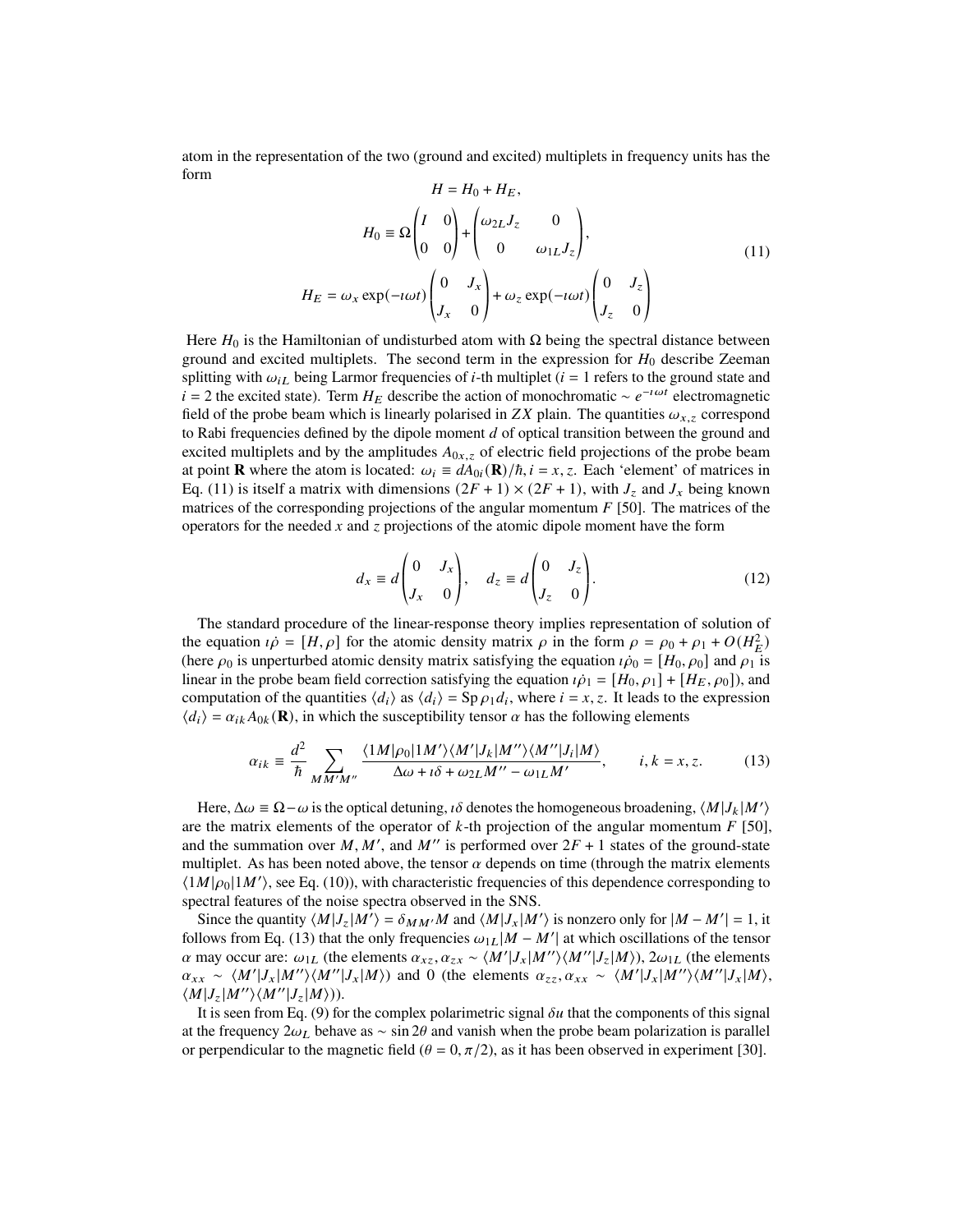#### **4. Calculation of the polarimetric signal**

Note that under assumption that  $\omega_{1L} \ll \delta$  the dependence of the denominator in Eq. [\(13\)](#page-5-1) on the numbers  $M''$  and  $M'$  may be neglected. Then we obtain the following expression for the matrix of the atomic susceptibility  $\alpha$ 

<span id="page-6-0"></span>
$$
\alpha_{ik} = \frac{d^2 \operatorname{Sp} \rho_0 J_k J_i}{\hbar [\Delta \omega + i \delta]} = \frac{d^2 \operatorname{Sp} \rho_0 [\{J_k J_i\} + i \varepsilon_{kil} J_l]}{2\hbar [\Delta \omega + i \delta]},
$$
(14)

in which we distinguished symmetric ( $\sim \{J_k J_i\} \equiv J_k J_i + J_i J_k$ ) and antisymmetric (gyrotropic,  $\sim J_k J_i - J_i J_k = i \varepsilon_{kil} J_l$ ) parts (here,  $\varepsilon_{kil}$  is the Levi-Civita tensor). After such a simplification, the expression for the susceptibility  $\alpha$  acquires the form of a quantum mean value of the tensor observable with the operator ~  $J_k J_i$  in the state with the density matrix  $\rho_0$ . The appropriate superpositional wavefunction  $\Psi$  (it contains only the components related to the ground multiplet) satisfies the Schrödinger equation  $\dot{\Psi} = H_0 \Psi = \omega_{1L} J_z \Psi$  and is defined by the formula:  $\Psi(t) = \exp(-i\omega_{1L}J_z t)\Psi(0)$ . Since the operator  $\exp(-i\omega_{1L}J_z t)$  is the operator of rotation by the angle  $\omega_{1L} t$  around the z axis [\[50\]](#page-12-22), the function  $\Psi(t)$  represents the function  $\Psi(0)$ , rotating around the magnetic field with the angular frequency  $\omega_{1L}$ . This rotation is accompanied by 'rotation' of the tensor  $\alpha_{ik} \sim \text{Sp}\,\rho_0 J_k J_i = \langle \Psi | J_k J_i | \Psi \rangle$  [\[51\]](#page-12-23), and the noise signal detected in our experiments can be understood as a result of scattering of the probe beam by a quasi-point anisotropic system rotating with the Larmor frequency  $\omega_{1L}$  around the magnetic field. If we substitute Eq. [\(14\)](#page-6-0) into [\(9\)](#page-4-1), we obtain for the complex polarimetric signal  $\delta u$  the following expression

<span id="page-6-1"></span>
$$
\delta u = \frac{\pi k d^2}{\hbar} |A_0(\mathbf{R})|^2 f(t),\tag{15}
$$

where

$$
f(t) \equiv \frac{\text{Sp}\,\rho_0 \bigg[ (J_x^2 - J_z^2) \sin 2\theta + (J_z J_x + J_x J_z) \cos 2\theta + i J_y \bigg]}{\Delta \omega + i \delta} \equiv f_e(t) + i f_r(t)
$$

Physical meaning of different contributions in this formula can be determined by considering behavior of the function  $f(t)$  at large detunings  $\Delta \omega \gg \delta$ . It can be seen that the first two terms in Eq.  $(15)$  describe fluctuations of symmetric part of the tensor  $\alpha$  (fluctuations of *alignment*) and, being real (at  $\Delta \omega \gg \delta$ ), can be observed only in the regime of detection of ellipticity (see Eq. [\(9\)](#page-4-1)).

Since the matrix elements  $\langle M | J_x^2 - J_z^2 | M' \rangle$  are nonzero only at  $|M - M'| = 0$  and  $|M - M'| = 2$ , the contribution ~  $(J_x^2 - J_z^2)$  sin  $2\theta$  gives rise to peaks in the spectra of ellipticity noise at zeroth and double Larmor frequencies (because the elements  $\langle M|J_x^2 - J_z^2|M'\rangle$  enter the expression for the polarimetric signal Eq. [\(15\)](#page-6-1) together with the elements  $\langle M|\hat{\rho}_0|M\rangle$  of the density matrix whose time behaviour is determined by Eq. [\(10\)](#page-4-0)). In a similar way, one can make sure that the contribution ~  $(J_z J_x + J_x J_z)$  cos 2 $\theta$  gives rise to a peak at the frequency  $\omega_{1L}$ .

The isotropic term in brackets ~  $\iota$  Sp  $\rho_0 J_y$  describes fluctuations of gyrotropy of the atomic system and, being pure imaginary, is revealed only in the FR noise. Since the matrix elements  $\langle M|J_y|M'\rangle$  are nonzero only at  $|M - M'| = 1$ , this term provides a feature in the Faraday-rotation noise spectrum only at the frequency  $\omega_{1L}$ .

The above consideration was related to the case of Voigt geometry. Similar results can be obtained for the Faraday geometry. In this case, the expression for the complex polarimetric signal  $\delta u$  differs from Eq. [\(15\)](#page-6-1) by the permutation of the operators  $J_z \to J_y$  and  $J_y \to J_z$  (leaving the same expression Eq. [\(10\)](#page-4-0) for the density matrix  $\rho_0$ ). An analysis similar to the above shows that the polarimetric noise signal recorded in Faraday geometry will have spectral features only at zero frequency and at a frequency of  $2\omega_{1L}$ .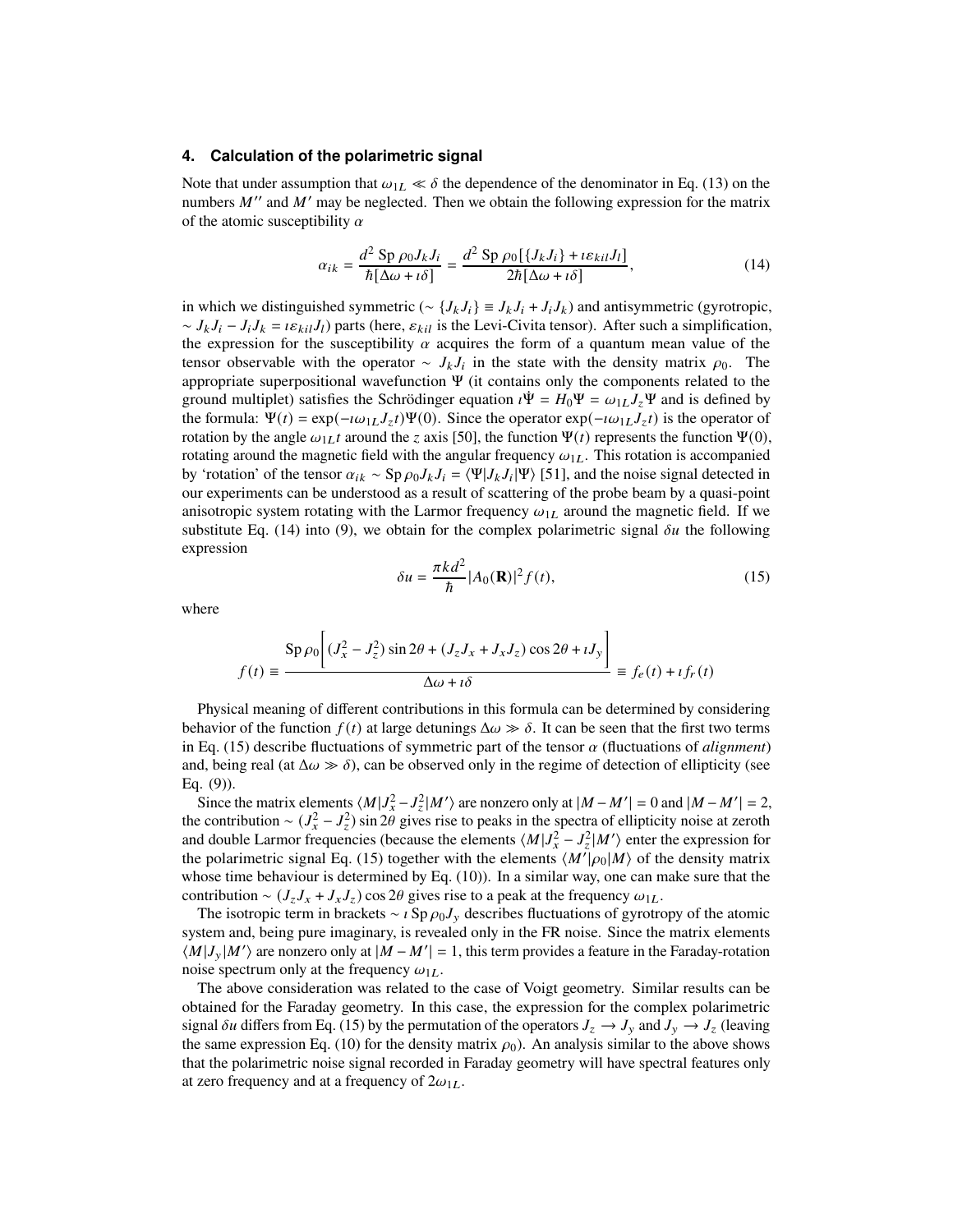The rigorous calculation of the noise power spectrum  $N(v) = \int \langle f(0)f(t) \rangle \exp(-\nu t) dt$ observed in SNS experiments requires the calculation of the correlation function  $\langle f(0) f(t) \rangle$ . This calculation is somewhat cumbersome, so, in section [5,](#page-7-0) we present the results of such calculation with no details. The quantum-mechanical correlation functions of the operators entering Eq. [\(15\)](#page-6-1) were calculated in [\[30\]](#page-12-15).

#### <span id="page-7-0"></span>**5. Discussion**

The above simplified consideration shows that observation of spectral feature at the frequency  $2\omega_{1L}$  is possible only in the ellipticity noise spectrum. Note that experiments [\[30\]](#page-12-15) mainly support this conclusion. A consistent calculation shows, however, that when the homogeneous width of the line  $\delta$  is getting much smaller than the Doppler broadening, the difference between the noise spectra of ellipticity and FR (in terms of the peak at the double Larmor frequency) becomes not so dramatic. It can be briefly explained as follows. Consider, e.g., the ellipticity noise spectrum, which is determined by the Fourier-image of the correlation function  $\langle \delta u_e(t) \delta u_e(0) \rangle$  ~  $\langle |A_0(\mathbf{R}(t))|^2 |A_0(\mathbf{R}(0))|^2 f_e(t) f_e(0) \rangle$  [see Eq. [\(15\)](#page-6-1)]. Calculation of correlator of the signal  $f_e(t)$  [\(15\)](#page-6-1) leads to the following expression:

<span id="page-7-1"></span>
$$
\langle f_e(t) f_e(0) \rangle \sim 5a^2 \cos[\omega_{1L}t] + d^2 \left[ F(F+1) - \frac{3}{4} \right] \left[ 4\cos^2 2\theta \cos[\omega_{1L}t] + (3 + \cos[2\omega_{1L}t])\sin^2 2\theta \right],
$$
  

$$
d + ia \equiv 1/[\Delta\omega + k v_y + i\delta].
$$
 (16)

A similar expression was obtained in the theoretical section of work [\[30\]](#page-12-15) by solving the equations of motion for the correlation functions. Here, we omitted nonessential factors and accounted for the Doppler shift  $kv_y$  ( $v_y$  is the projection of the atomic speed upon the probe beam direction). The expression for the correlator of the FR signal  $\langle f_r(t) f_r(0) \rangle$  differs from Eq. [\(16\)](#page-7-1) by the substitutions  $a \to d$  and  $d \to a$ . Despite the fact that frequency dependencies of the correlators  $\langle f_e(t) f_e(0) \rangle$  and  $\langle f_r(t) f_r(0) \rangle$  are different, for both of them it has the form of a sharp feature with the width  $~\delta$ . For this reason, upon Maxwellian averaging of the Doppler shift  $kv_y$ , with the width ~  $kv_T \gg \delta$  (here,  $v_T^2$  is the mean-square thermal velocity), the above difference (for  $\Delta \omega \sim k v_T$ ) will be of no importance. For the Gaussian probe beam, calculation leads to the following expression for the correlation function observed in the SNS (nonessential numerical factors are omitted):

<span id="page-7-2"></span>
$$
K(t) \sim \frac{\sigma W^2 \rho_c k^2 d^4}{v_T^2 \delta} \exp\left[-\frac{\Delta \omega^2}{k^2 v_T^2}\right] \frac{\exp(-|t|/T_2)}{\sqrt{t^2 + t_T^2}} \times \left[\sum_{\lambda \in \mathcal{S}} \exp\left(-\frac{|t|/T_2}{k^2 v_T^2}\right) \frac{\exp(-|t|/T_2)}{\sqrt{t^2 + t_T^2}}\right] \times \left[\sum_{\lambda \in \mathcal{S}} \exp\left[-\frac{1}{2} \frac{\rho_c}{k^2 v_T^2}\right] \frac{\exp(-|t|/T_2)}{\sqrt{t^2 + t_T^2}}\right].
$$
\n(17)

Here, along with the quantities introduced above, we use:  $\sigma$  – atomic density,  $W$  – the probe beam power,  $\rho_c$  – the beam radius in its waist,  $t_T \equiv \rho_c/v_T$  – the time of flight, and  $T_2$  – spin relaxation time. The polarization noise power  $N(v)$  is defined as  $N(v) = \int K(t) \exp(vt) dt$ . As seen from Eq. [\(17\)](#page-7-2), at  $T_2, t_T \gg \omega_{1L}^{-1}$ , the spectrum of the polarization noise power of the atomic vapor always reveals peaks at  $v = 0$ ,  $\omega_{1L}$ , and  $2\omega_{1L}$ . Angular dependence of amplitudes of these peaks at  $F > 1/2$  is controlled by the last term in brackets and ~ cos<sup>2</sup> 2θ for the peak at  $v = \omega_{1L}$ and ~ sin<sup>2</sup> 2 $\theta$  for the peak at  $v = 2\omega_{1L}$ .

Dependence Eq. [\(17\)](#page-7-2) of the ellipticity noise spectra on azimuth  $\theta$  of the polarization plane of the probe beam qualitatively agrees with the experimental data (see Fig. [2,](#page-8-0) which represents data obtained in our work [\[30\]](#page-12-15)), in particular, the amplitude of the peak at the frequency  $2\omega_{1L}$ reaches maximum at  $\theta = \pi/4$  and vanishes at  $\theta = 0$  and  $\pi/2$ .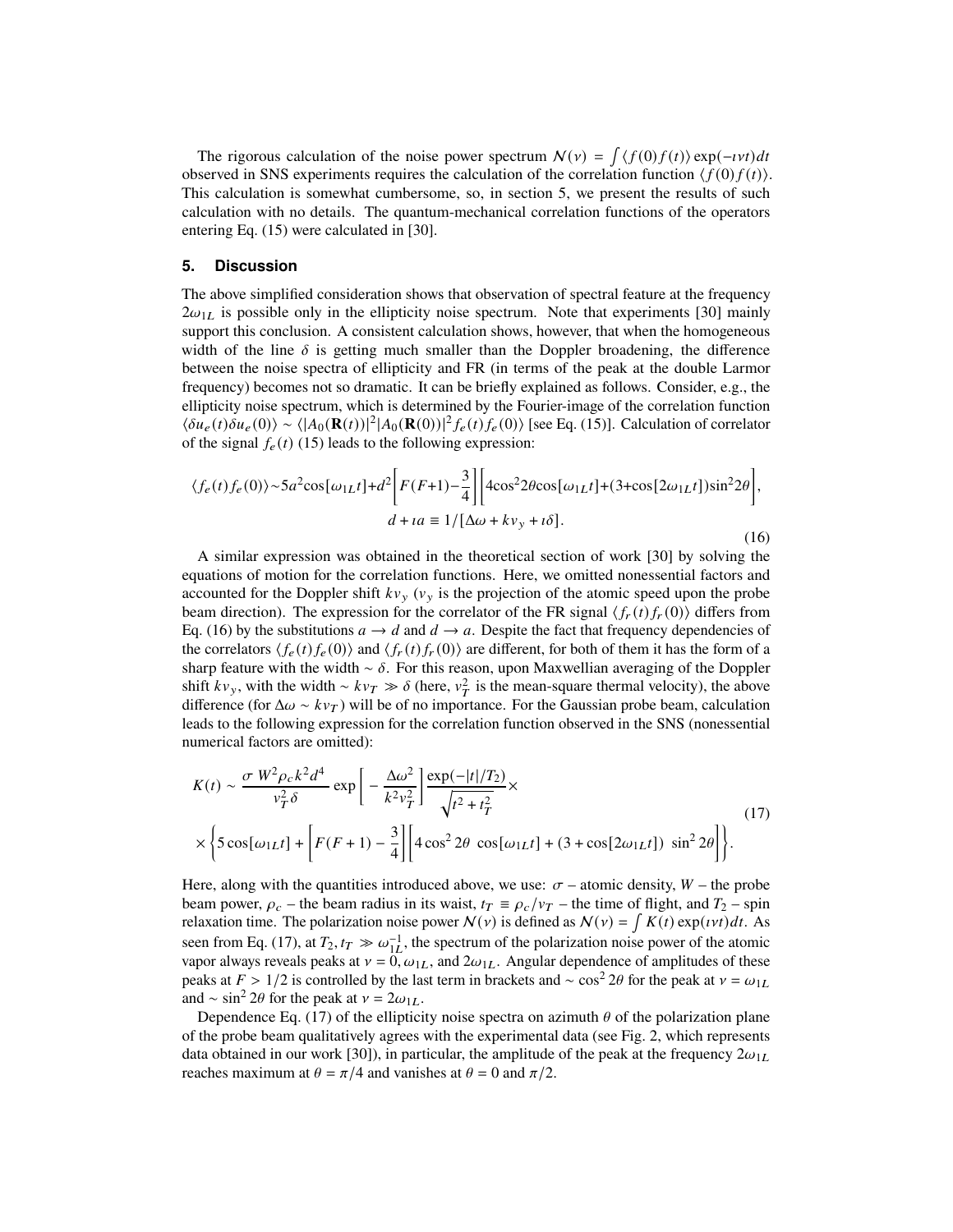<span id="page-8-0"></span>

Figure 2. Ellipticity noise spectra detected at angles  $\theta = 0^{\circ}$  (a), 45° (b) and 90° (c) between the probe beam polarization plane and magnetic field direction. The second harmonic of the Larmor frequency is well pronounced at  $\theta = 45^\circ$  and vanishes at  $\theta = 0$ and  $90^\circ$ .

The following remark should be made regarding Fig. [2](#page-8-0) which shows that at  $\theta = \pi/4$ , the amplitude of the peak at the Larmor frequency  $\omega_{1L}$  exceeds the amplitude of the maximum at twice the Larmor frequency  $2\omega_{1L}$ . This contradicts formula Eq. [\(17\)](#page-7-2), according to which, for  $F > 1/2$ , the amplitude of the peak at the Larmor frequency  $\omega_{1L}$  should be less than that of the peak at doubled Larmor frequency. We attribute this discrepance to nonlinear effects that took place in experiments [\[30\]](#page-12-15) which were carried out under conditions of resonant probing of an atomic system with a laser beam. These effects require special consideration, which we plan to present in our future publications.

## **6. Conclusion**

The signals observed in spin noise spectroscopy (SNS) are analyzed from the view point of scattering theory. Expressions connecting SNS signals with fluctuations of the optical susceptibility tensor are obtained. This tensor is calculated in the framework of the simplest atomic model, and it is shown that the fluctuations of its gyrotropic (antisymmetric) part are proportional to the magnetization fluctuations and determine the Faraday rotation noise at Larmor frequency observed in typical SNS experiments. However, the polarization noise of the scattered optical field is not exhausted by the noise of its Faraday rotation. It is shown, in this paper, that fluctuations of the symmetric part of the optical susceptibility tensor (the alignment noise) give rise to the ellipticity noise of the scattered field spectrally localized at the double Larmor frequency. Using the developed ideas, we interpret the experiment [\[30\]](#page-12-15) where the ellipticity noise at a double Larmor frequency was observed. Our results are in agreement with those obtained in [\[30\]](#page-12-15) by means of symmetry analysis of quantum correlation functions of the system under study.

Note, in conclusion, that atomic systems showing strong and spectrally narrow signals of spin noise can be considered as highly convenient model objects of the spin noise spectroscopy. At the same time, theoretical description of the spin noise formation, in these systems, especially under conditions of strong resonant probing, proves to be rather complicated due to complex energy structure of the dynamically broadened atomic states. The proposed theoretical model provides the the most consistent basis for accurate description of the effects of nonlinear spectroscopy of spin noise (in the presence of optical pumping, optical Stark effect, optically induced spin dephasing, etc.).

The mechanism of the formation of noise polarimetric signals considered in our article can possibly be applied not only to gas, but also to solid-state systems, including nano-systems such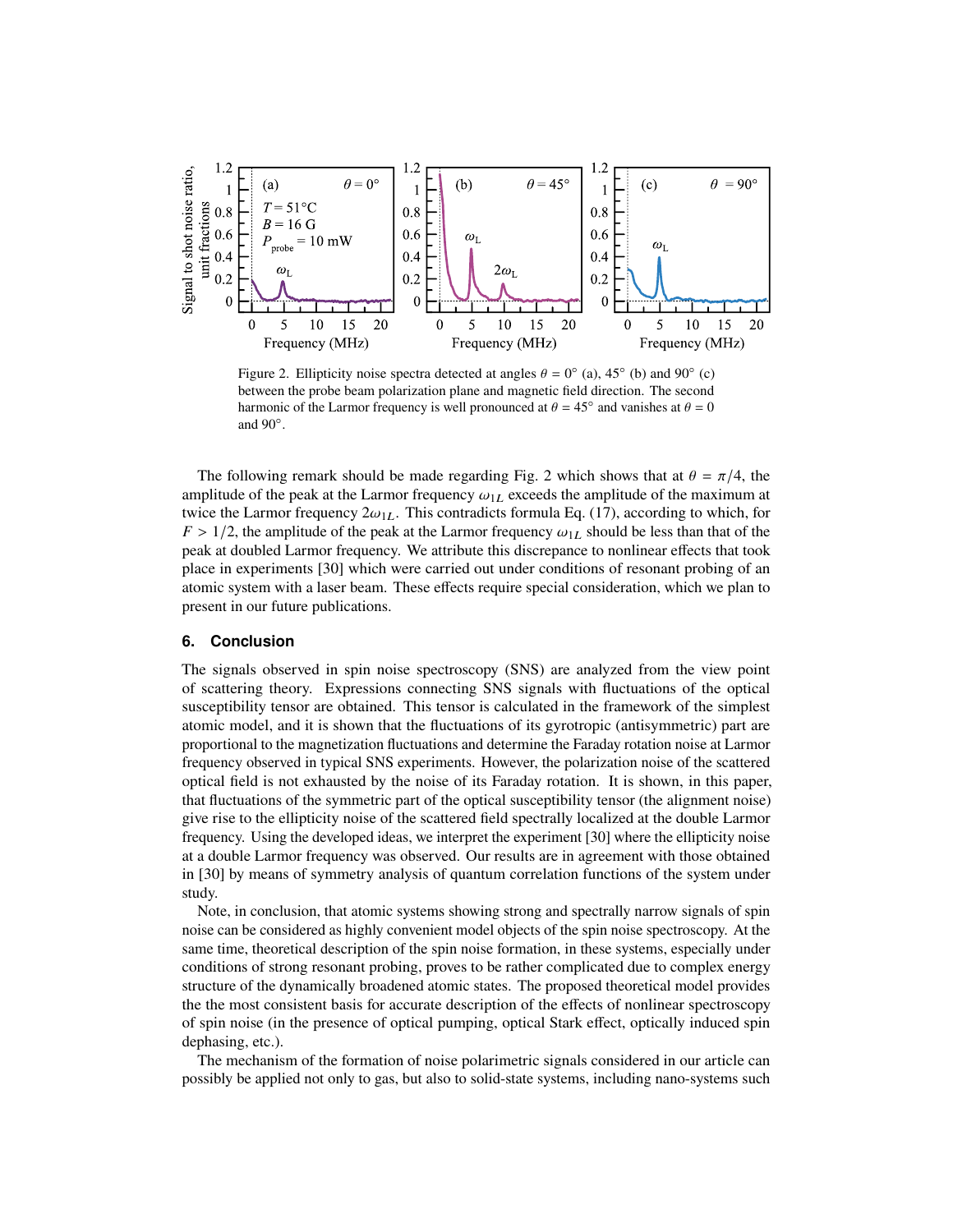as quantum wells in microcavities, quantum wires, etc., noise signals in which were calculated using the "magnetic language" [\[52](#page-12-24)[–54\]](#page-13-0). In this case, a consistent calculation of optical scattering can be important for describing diffraction effects and effects associated with the internal motion of excitations in such systems. A more detailed discussion of these effects is beyond the scope of this article. Further development of this approach can make important contribution to physics of the light-matter interaction.

### **Acknowledgements**

The authors are grateful to M. M. Glazov for useful discussions.

The work was supported by the RFBR Grant No. 19-52-12054 which is highly appreciated. The authors acknowledge Saint-Petersburg State University for the research Grant No. 51125686. Experimental part of the work was performed by A. A. F. and M. Y. P. under support of the Russian Science Foundation (Grant No. 18-72-00078) and partially using equipment of the SPbU Resource Center "Nanophotonics".

#### **Disclosures**

The authors declare no conflicts of interest.

## **Appendix**

We present here calculation of the function  $\Phi_i^-$  [Eq. [\(6\)](#page-3-3)]. Let us introduce the auxiliary functions:  $\mathbf{F}(\mathbf{r}') \equiv \int_S dx dz \ \mathbf{E}_0(\mathbf{r}) \Gamma(\mathbf{r} - \mathbf{r}') \sim \exp(-i\omega t)$  and  $\mathbf{P}(\mathbf{r}') \equiv \int_S dx dz \ \mathbf{E}_0^*(\mathbf{r}) \Gamma(\mathbf{r} - \mathbf{r}') \sim$  $exp(i\omega t)$  (do not confuse with polarization denoted by the same letter in the main text). Then function  $\Phi_{\alpha}(\mathbf{r}')$  Eq. [\(5\)](#page-3-1) can be represented as  $\Phi_{\alpha}(\mathbf{r}') = -2\pi [F_{\alpha}(\mathbf{r}') + P_{\alpha}(\mathbf{r}')]$  and therefore  $\Phi_{\alpha}^-(\mathbf{r}')e^{i\omega t} = -2\pi P_{\alpha}(\mathbf{r}')$ . To calculate the integral in the above expression for  $P_{\alpha}(\mathbf{r}')$ , we note that the field  $\mathbf{E}_0^*(\mathbf{r})$  satisfies the Helmholtz equation,  $\Delta \mathbf{E}_0^* + k^2 \mathbf{E}_0^* = 0$  and, therefore, the Kirchhoff formula [\[55\]](#page-13-1) can be used:

<span id="page-9-0"></span>
$$
\mathbf{E}_0^*(\mathbf{R}) = \int_{\partial V} \left[ \mathbf{E}_0^*(\mathbf{r}) \frac{\partial \Gamma(\mathbf{r} - \mathbf{R})}{\partial n} - \Gamma(\mathbf{r} - \mathbf{R}) \frac{\partial \mathbf{E}_0^*(\mathbf{r})}{\partial n} \right] dS \tag{18}
$$

Here,  $\Gamma(\mathbf{r}) = -e^{i\phi}(\mathbf{r})/4\pi r$  is the Green's function of Helmholtz operator,  $\partial V$  is an arbitrary closed surface surrounding the point **R**, and the symbol  $\partial/\partial n$  means the normal derivative to the surface  $\partial V$  [\[56\]](#page-13-2). For definiteness, we assume that the photosensitive surface of photodetectors S is larger than the 'cross section' of the probe Gaussian beam, and the photodetectors "intercept" almost the entire flow of its energy (recall that S lies in the plane  $y = L \gg |\mathbf{R}|$ ). In addition, we almost the entire now of its energy (recall that S lies in the plane  $y = L \gg |\mathbf{K}|$ ). In addition, we assume that the size of the surface S (we denote this size by the symbol  $\sqrt{S}$ ) is much smaller than assume that the size of the surface S (we denote this size by the symbol  $\sqrt{S}$ ) is much smaller than the distance L from the scattering particle to the photodetectors:  $\sqrt{S} \ll L$ . Now we choose the surface  $\partial V$  in the form of a cylinder with its axis parallel to the axis y and leaning on the right to the surface  $S$ ,  $(y = L)$  and on the left - to the surface S' symmetric with respect to the origin,  $(y = -L)$  (see Fig. [3\)](#page-10-0). Since the probe beam is located inside the cylinder constructed in this way, the integral in the Kirchhoff formula  $(18)$  can be calculated only over the surfaces  $S$  and S', because on the side surface of the cylinder the field of the probe beam is negligible. Both surfaces are perpendicular to the  $y$  axis and have oppositely directed normal vectors. Therefore, on the surface S the normal derivative is calculated as  $\partial/\partial n \to \partial/\partial y$ , and as  $\partial/\partial n \to -\partial/\partial y$  on the surface S'. We calculate the derivative of the Green's function  $\partial \Gamma(\mathbf{r} - \mathbf{R})/\partial n$  on the surface S (that is, for  $y = L$ ):

$$
\frac{\partial \Gamma(\mathbf{r} - \mathbf{R})}{\partial n}\bigg|_{S} = \frac{\partial \Gamma(\mathbf{r} - \mathbf{R})}{\partial y} = \frac{\partial \Gamma(\mathbf{r} - \mathbf{R})}{\partial |\mathbf{r} - \mathbf{R}|} \frac{\partial |\mathbf{r} - \mathbf{R}|}{\partial y} = \tag{19}
$$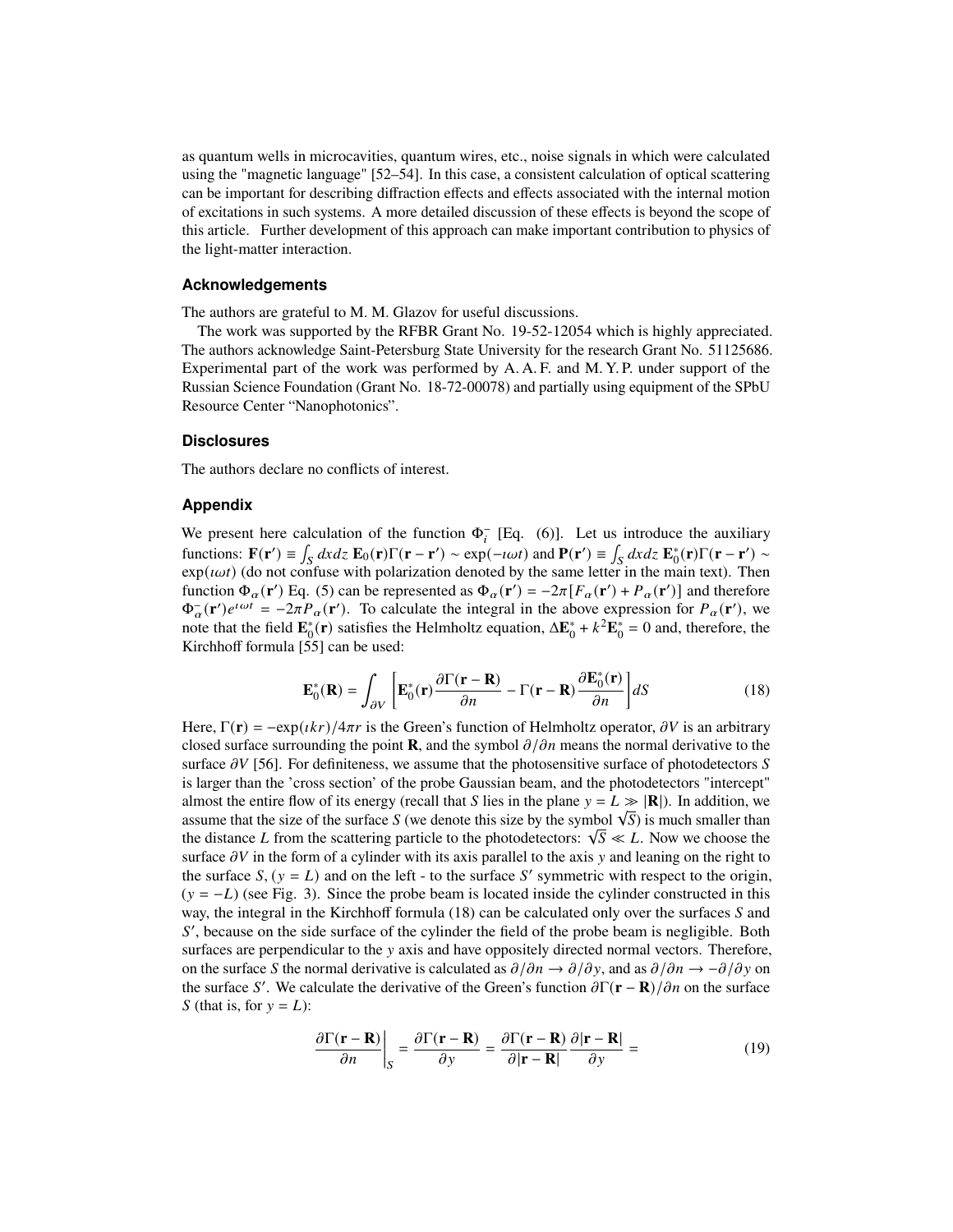$$
= \frac{\partial \Gamma(\mathbf{r} - \mathbf{R})}{\partial |\mathbf{r} - \mathbf{R}|} \frac{y - R_y}{|\mathbf{r} - \mathbf{R}|} =
$$

$$
= \Gamma(\mathbf{r} - \mathbf{R}) \left[ \frac{1}{\left| k - \frac{1}{|\mathbf{r} - \mathbf{R}|} \right|} \prod_{i = 1}^{N-1} \frac{z_i}{|z - \mathbf{R}|} \right] \approx \frac{1}{\left| k - \frac{1}{|\mathbf{r} - \mathbf{R}|} \right|} \approx \frac{1}{\left| k - \frac{1}{|\mathbf{r} - \mathbf{R}|} \right|}
$$

The approximations used are justified, since  $R$ ,  $\sqrt{S} \ll L (R = |\mathbf{R}|)$  and therefore  $|L - R_{y}|$ ,  $|\mathbf{r} - \mathbf{R}| \sim$ L. This allows us to neglect the second term in the expression in square brackets, since  $|\mathbf{r} - \mathbf{R}|^{-1} \sim L^{-1} \ll k = 2\pi/\lambda$ . In addition, the factor  $[y - R_y]/|\mathbf{r} - \mathbf{R}|$  for  $r, y \gg R$  is practically equal to 1 on the surface S. The derivative of the Green's function  $\partial \Gamma(\mathbf{r} - \mathbf{R})/\partial n$  on the surface  $S'$  (i.e. for  $y = -L$ ):

$$
\frac{\partial \Gamma(\mathbf{r} - \mathbf{R})}{\partial n}\Big|_{S'} = -\frac{\partial \Gamma(\mathbf{r} - \mathbf{R})}{\partial y} =
$$
(20)  

$$
= -\frac{\partial \Gamma(\mathbf{r} - \mathbf{R})}{\partial |\mathbf{r} - \mathbf{R}|} \frac{\partial |\mathbf{r} - \mathbf{R}|}{\partial y} = -\frac{\partial \Gamma(\mathbf{r} - \mathbf{R})}{\partial |\mathbf{r} - \mathbf{R}|} \frac{y - R_y}{|\mathbf{r} - \mathbf{R}|} =
$$

$$
= -\Gamma(\mathbf{r} - \mathbf{R}) \left[ \frac{1}{k} - \frac{1}{|\mathbf{r} - \mathbf{R}|} \right] \frac{-L - R_y}{|\mathbf{r} - \mathbf{R}|} \approx \frac{1}{k} \Gamma(\mathbf{r} - \mathbf{R})
$$

Thus, we obtain that on both surfaces  $S$  and  $S'$  the following relation holds

$$
\frac{\partial \Gamma(\mathbf{r} - \mathbf{R})}{\partial n} = i k \Gamma(\mathbf{r} - \mathbf{R})
$$
\n(21)

Let us turn now to calculation of the derivative  $\partial \mathbf{E}_0^*(\mathbf{r})/\partial n$  entering Eq. [\(18\)](#page-9-0). First, we calculate it on the surface S, where  $\partial/\partial n = \partial/\partial y$ . We now take into account that the probe beam field **E**<sub>0</sub> is close to that of the plane wave ∼  $exp(iky)$  propagating along y-axis. For this reason, we can write the following expression for the considered derivative

$$
\frac{\partial \mathbf{E}_{0}^{*}(\mathbf{r})}{\partial n}\bigg|_{S} = \frac{\partial \mathbf{E}_{0}^{*}(\mathbf{r})}{\partial y} = -\imath k \mathbf{E}_{0}^{*}(\mathbf{r})
$$
\n(22)

A similar calculation of the derivative  $\partial \mathbf{E}_0^*(\mathbf{r})/\partial n$  on the surface S' leads to the expression

$$
\frac{\partial \mathbf{E}_0^*(\mathbf{r})}{\partial n}\bigg|_{S'} = -\frac{\partial \mathbf{E}_0^*(\mathbf{r})}{\partial y} = i k \mathbf{E}_0^*(\mathbf{r})
$$
(23)

<span id="page-10-0"></span>Substituting the obtained relations into formula [\(18\)](#page-9-0), we obtain

$$
\mathbf{E}_0^*(\mathbf{R}) = \int_S \left[ \mathbf{E}_0^*(\mathbf{r}) \frac{\partial \Gamma(\mathbf{r} - \mathbf{R})}{\partial n} - \Gamma(\mathbf{r} - \mathbf{R}) \frac{\partial \mathbf{E}_0^*(\mathbf{r})}{\partial n} \right] dS + \tag{24}
$$



Figure 3. See explanations in the text.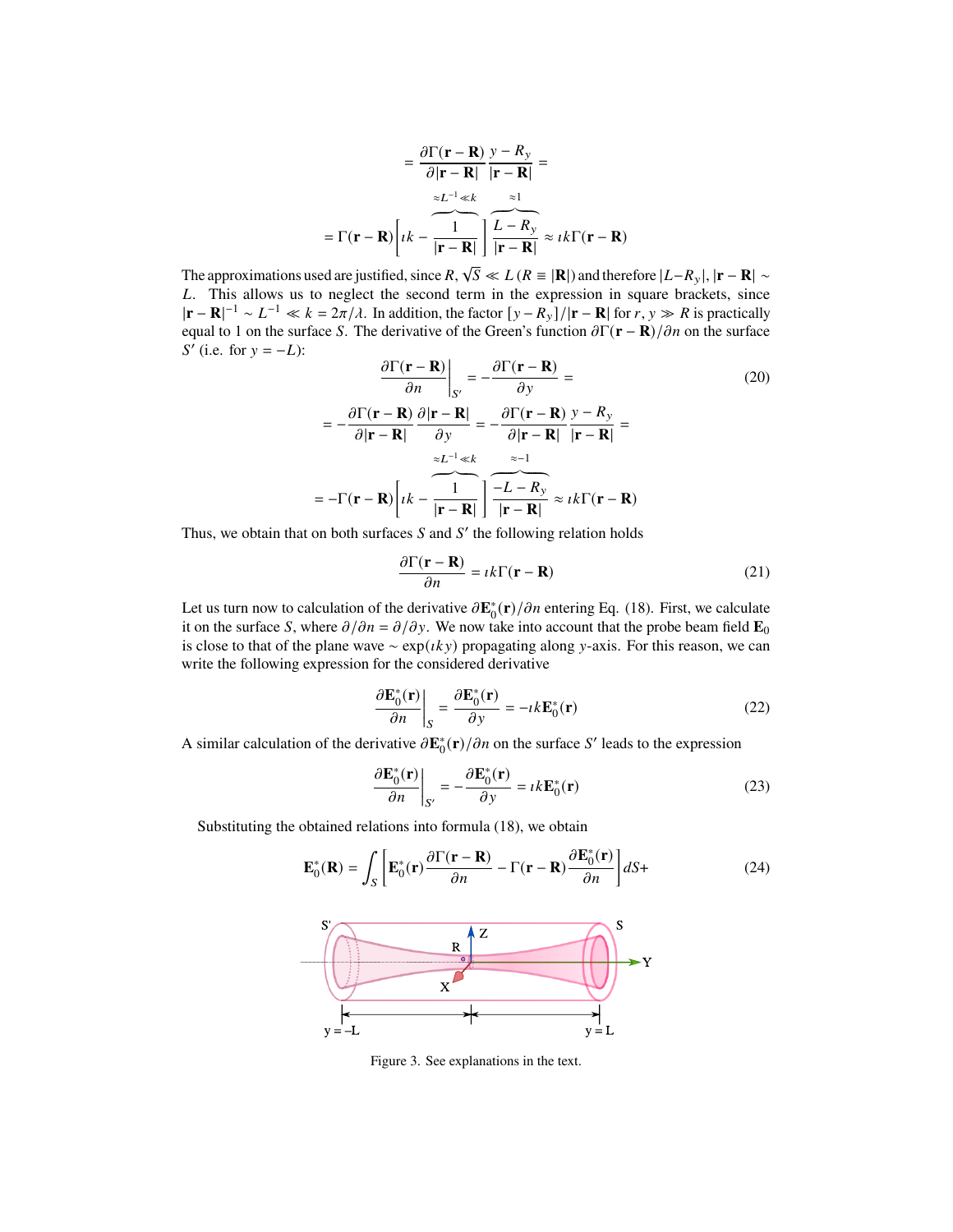$$
+\overbrace{\int_{S'}\left[\mathbf{E}_0^*(\mathbf{r})\frac{\partial\Gamma(\mathbf{r}-\mathbf{R})}{\partial n}-\Gamma(\mathbf{r}-\mathbf{R})\frac{\partial\mathbf{E}_0^*(\mathbf{r})}{\partial n}\right]}^{*}dS=
$$
  
=2 $ik\int_{S}\mathbf{E}_0^*(\mathbf{r})\Gamma(\mathbf{r}-\mathbf{R})\ dS=2\iota k \mathbf{P}(\mathbf{R})$ 

Taking into account that  $\Phi_{\alpha}^-(\mathbf{r}')e^{i\omega t} = -2\pi P_{\alpha}(\mathbf{r}')$ , we have  $E_{0\alpha}^*(\mathbf{R}) = -\frac{ik}{\pi}\Phi_{\alpha}^-(\mathbf{R})\exp(i\omega t)$ . Bearing in mind that  $\mathbf{E}_0 = (A_{0x}, 0, A_{0z}) \exp(-i\omega t)$ , we come to the result [\(6\)](#page-3-3).

#### **References**

- <span id="page-11-0"></span>1. E. B. Aleksandrov and V. S. Zapasskii, "Magnetic resonance in the faraday-rotation noise spectrum," JETP **54**, 64–67 (1981).
- <span id="page-11-1"></span>2. G. M. Müller, M. Oestreich, M. Römer, and J. Hübner, "Semiconductor spin noise spectroscopy: Fundamentals, accomplishments, and challenges," Phys. E: Low-dimensional Syst. Nanostructures **43**, 569–587 (2010).
- 3. V. S. Zapasskii, "Spin-noise spectroscopy: from proof of principle to applications," Adv. Opt. Photonics **5, issue 2**, 131–168 (2013).
- 4. M. M. Glazov and V. S. Zapasskii, "Linear optics, raman scattering, and spin noise spectroscopy," Opt. Express **23**, 11713 (2015).
- 5. N. A. Sinitsyn and Y. V. Pershin, "The theory of spin noise spectroscopy: a review," Rep. Prog. Phys. **79**, 106501 (2016).
- <span id="page-11-2"></span>6. D. S. Smirnov, V. N. Mantsevich, and M. M. Glazov, "Theory of optically detected spin noise in nanosystems," Phys. Usp. p. accepted (2020).
- <span id="page-11-3"></span>7. M. Oestreich, M. Römer, R. J. Haug, and D. Hägele, "Spin noise spectroscopy in GaAs," Phys. Rev. Lett. **95**, 216603 (2005).
- 8. M. Römer, J. Hübner, and M. Oestreich, "Spin noise spectroscopy in semiconductors," Rev. Sci. Instruments **78**, 103903 (2007).
- <span id="page-11-7"></span>9. S. A. Crooker, L. Cheng, and D. L. Smith, "Spin noise of conduction electrons in -type bulk GaAs," Phys. Rev. B **79**, 035208 (2009).
- 10. J. Hübner, J. G. Lonnemann, P. Zell, H. Kuhn, F. Berski, and M. Oestreich, "Rapid scanning of spin noise with two free running ultrafast oscillators," Opt. Express **21**, 5872–5878 (2013).
- <span id="page-11-4"></span>11. H. Kuhn, J. Lonnemann, F. Berski, J. Hübner, and M. Oestreich, "Electron g-factor fluctuations in highly n-doped GaAs at high temperatures detected by ultrafast spin noise spectroscopy," Phys. Status Solidi (B) Basic Res. **254**, 1600574 (2017).
- <span id="page-11-5"></span>12. G. M. Müller, M. Römer, D. S. W. Wegscheider, J. Hübner, and M. Oestreich, "Spin noise spectroscopy in GaAs (110) quantum wells: Access to intrinsic spin lifetimes and equilibrium electron dynamics," Phys. Rev. Lett. **101**, 206601 (2008).
- 13. S. A. Crooker, J. Brandt, C. Sandfort, A. Greilich, D. R. Yakovlev, D. Reuter, A. D. Wieck, and M. Bayer, "Spin noise of electrons and holes in self-assembled quantum dots," Phys. Rev. Lett. **104**, 036601 (2010).
- <span id="page-11-6"></span>14. J. Wiegand, D. S. Smirnov, J. Hübner, M. M. Glazov, and M. Oestreich, "Spin and reoccupation noise in a single quantum dot beyond the fluctuation-dissipation theorem," Phys. Rev. B **97**, 081403 (2018).
- <span id="page-11-8"></span>15. A. N. Kamenskii, A. Greilich, I. I. Ryzhov, G. G. Kozlov, M. Bayer, and V. S. Zapasskii, "Giant spin-noise gain enables magnetic resonance spectroscopy of impurity crystals," Phys. Rev. Res. **2**, 023317 (2020).
- <span id="page-11-9"></span>16. S. V. Poltavtsev, I. I. Ryzhov, M. M. Glazov, G. G. Kozlov, V. S. Zapasskii, A. V. Kavokin, P. G. Lagoudakis, D. S. Smirnov, and E. L. Ivchenko, "Spin noise spectroscopy of a single quantum well microcavity," Phys. Rev. B **89**, 081304 (2014).
- <span id="page-11-10"></span>17. D. S. Smirnov, P. Glasenapp, M. Bergen, M. M. Glazov, D. Reuter, A. D. Wieck, M. Bayer, and A. Greilich, "Nonequilibrium spin noise in a quantum dot ensemble," Phys. Rev. B **95**, 241408 (2017).
- <span id="page-11-11"></span>18. D. S. Smirnov, "Spin noise of localized electrons interacting with optically cooled nuclei," Phys. Rev. B **91**, 205301 (2015).
- 19. I. I. Ryzhov, S. V. Poltavtsev, K. V. Kavokin, M. M. Glazov, G. G. Kozlov, M. Vladimirova, D. Scalbert, S. Cronenberger, A. V. Kavokin, A. Lemaître, J. Bloch, and V. S. Zapasskii, "Measurements of nuclear spin dynamics by spin-noise spectroscopy," Appl. Phys. Lett. **106**, 242405 (2015).
- <span id="page-11-12"></span>20. M. Vladimirova, S. Cronenberger, D. Scalbert, I. I. Ryzhov, V. S. Zapasskii, G. G. Kozlov, A. Lemaître, and K. V. Kavokin, "Spin temperature concept verified by optical magnetometry of nuclear spins," Phys. Rev. B **97**, 041301(R) (2018).
- <span id="page-11-13"></span>21. I. I. Ryzhov, G. G. Kozlov, D. S. Smirnov, M. M. Glazov, Y. P. Efimov, S. A. Eliseev, V. A. Lovtcius, V. V. Petrov, K. V. Kavokin, A. V. Kavokin, and V. S. Zapasskii, "Spin noise explores local magnetic fields in a semiconductor," Sci. Reports **6**, 21062 (2016).
- <span id="page-11-14"></span>22. S. V. Poltavtsev, I. I. Ryzhov, R. V. Cherbunin, A. V. Mikhailov, N. E. Kopteva, G. G. Kozlov, K. V. Kavokin, V. S. Zapasskii, P. V. Lagoudakis, and A. V. Kavokin, "Optics of spin-noise-induced gyrotropy of an asymmetric microcavity," Phys. Rev. B **89**, 205308 (2014).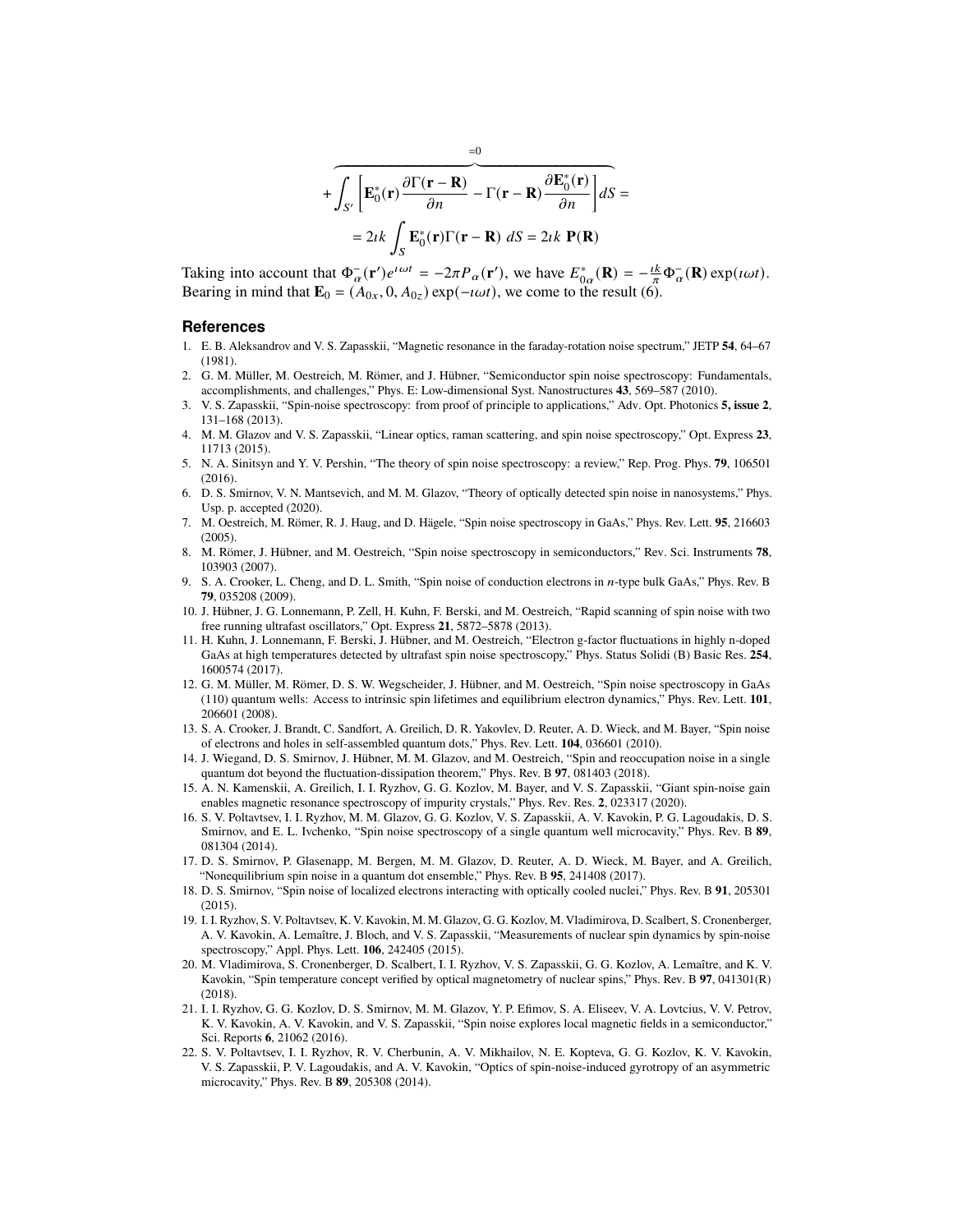- <span id="page-12-0"></span>23. L. Yang, P. Glasenapp, A. Greilich, D. Reuter, A. D. Wieck, D. R. Yakovlev, M. Bayer, and S. A. Crooker, "Two-colour spin noise spectroscopy and fluctuation correlations reveal homogeneous linewidths within quantum-dot ensembles," Nat. Commun. **5**, 4949 (2014).
- <span id="page-12-1"></span>24. S. Cronenberger, C. Abbas, D. Scalbert, and H. Boukari, "Spatiotemporal spin noise spectroscopy," Phys. Rev. Lett. **123**, 017401 (2019).
- <span id="page-12-2"></span>25. M. Goryca, N. P. Wilson, P. Dey, X. Xu, and S. A. Crooker, "Detection of thermodynamic 'valley noise' in monolayer semiconductors: Access to intrinsic valley relaxation time scales," Sci. Adv. **5**, eaau4899 (2019).
- <span id="page-12-3"></span>26. V. G. Lucivero, N. D. McDonough, N. Dural, and M. V. Romalis, "Correlation function of spin noise due to atomic diffusion," Phys. Rev. A **96**, 062702 (2017).
- 27. J. Ma, P. Shi, X. Qian, Y. Shang, and Y. Ji, "Optical spin noise spectra of Rb atomic gas with homogeneous and inhomogeneous broadening," Sci. Reports **7**, 10238 (2017).
- 28. M. Y. Petrov, I. I. Ryzhov, D. S. Smirnov, L. Y. Belyaev, R. A. Potekhin, M. M. Glazov, V. N. Kulyasov, G. G. Kozlov, E. B. Aleksandrov, and V. S. Zapasskii, "Homogenization of doppler broadening in spin-noise spectroscopy," Phys. Rev. A **97**, 032502 (2018).
- 29. M. Swar, D. Roy, D. D, S. Chaudhuri, S. Roy, and H. Ramachandran, "Measurements of spin properties of atomic systems in and out of equilibrium via noise spectroscopy," Opt. Express **26**, 32168 (2018).
- <span id="page-12-15"></span>30. A. A. Fomin, M. Y. Petrov, G. G. Kozlov, M. M. Glazov, I. I. Ryzhov, M. V. Balabas, and V. S. Zapasskii, "Spin-alignment noise in atomic vapor," Phys. Rev. Res. **2**, 012008(R) (2020).
- 31. Y. Tang, Y. Wen, L. Cai, and K. Zhao, "Spin-noise spectrum of hot vapor atoms in an anti-relaxation-coated cell," Phys. Rev. A **101**, 013821 (2020).
- 32. A. K. Vershovskii, S. P. Dmitriev, G. G. Kozlov, A. S. Pazgalev, and M. V. Petrenko, "Projection spin noise in optical quantum sensors based on thermal atoms," Tech. Phys. **65**, 1193–1203 (2020).
- <span id="page-12-4"></span>33. G. Zhang, Y. Wen, J. Qiu, and K. Zhao, "Spin-noise spectrum in a pulse-modulated field," Opt. Express **28**, 15925 (2020).
- <span id="page-12-5"></span>34. R. Kubo, "The fluctuation-dissipation theorem," Reports on Prog. Phys. **29**, 255 (1966).
- <span id="page-12-6"></span>35. S. Cronenberger, D. Scalbert, D. Ferrand, H. Boukari, and J. Cibert, "Atomic-like spin noise in solid-state demonstrated with manganese in cadmium telluride," Nat. Commun. **6**, 8121 (2015).
- <span id="page-12-7"></span>36. D. Scalbert, "Fundamental limits for nondestructive measurement of a single spin by faraday rotation," Phys. Rev. B **99**, 205305 (2019).
- <span id="page-12-8"></span>37. V. S. Zapasskii, A. Greilich, S. A. Crooker, Y. Li, G. G. Kozlov, D. R. Yakovlev, D. Reuter, A. D. Wieck, and M. Bayer, "Optical spectroscopy of spin noise," Phys. Rev. Lett. **110**, 176601 (2013).
- <span id="page-12-9"></span>38. R. Dahbashi, J. Hübner, F. Berski, K. Pierz, and M. Oestreich, "Optical spin noise of a single hole spin localized in an (inga)as quantum dot," Phys. Rev. Lett. **112**, 156601 (2014).
- <span id="page-12-10"></span>39. G. G. Kozlov, V. S. Zapasskii, and P. Y. Shapochkin, "Heterodyne detection of scattered light: application to mapping and tomography of optically inhomogeneous media," Appl. Opt. **57**, B170–B178 (2018).
- <span id="page-12-11"></span>40. Y. V. Pershin, V. A. Slipko, D. Roy, and N. A. Sinitsyn, "Two-beam spin noise spectroscopy," Appl. Phys. Lett. **102**, 202405 (2013).
- <span id="page-12-12"></span>41. A. Kamenskii, M. Petrov, G. Kozlov, V. Zapasskii, S. Scholz, C. Sgroi, A. Ludwig, A. Wieck, M. Bayer, and A. Greilich, "Detection and amplification of spin noise using scattered laser light in a quantum-dot microcavity," Phys. Rev. B **101**, 041401(R) (2020).
- <span id="page-12-13"></span>42. I. I. Ryzhov, S. V. Poltavtsev, G. G. Kozlov, A. V. Kavokin, P. V. Lagoudakis, and V. S. Zapasskii, "Spin noise amplification and giant noise in optical microcavity," J. Appl. Phys. **117**, 224305 (2015).
- <span id="page-12-14"></span>43. B. M. Gorbovitskii and V. I. Perel, "Aleksandrov and Zapasskii experiment and the raman effect," Opt. Spectrosc. **54**, 229–230 (1983).
- <span id="page-12-16"></span>44. G. G. Kozlov, I. I. Ryzhov, and V. S. Zapasskii, "Light scattering in a medium with fluctuating gyrotropy: Application to spin-noise spectroscopy," Phys. Rev. A **95**, 043810 (2017).
- <span id="page-12-17"></span>45. Upon receipt of this formula, generally speaking, four terms arise. However, proper replacement of the variable during integration over time and doubling of the result allows us to obtain Eq. [\(3\)](#page-3-0).
- <span id="page-12-18"></span>46. The function Φ(**r**) has the sense of the field created by the source distributed over the surface of the detector with the density  $\mathcal{E}_0(x, y, L)$ . For this reason, the field  $\Phi(\mathbf{r})$  is similar to that of the main beam  $\mathcal{E}_0(\mathbf{r})$ . Appropriate formula is derived in Appendix and in [\[39\]](#page-12-10) and is given below (Eq. [\(6\)](#page-3-3)).
- <span id="page-12-19"></span>47. Rotation of the half-wave plate in the polarimetric detector (see Fig[.1\)](#page-2-0) by any angle  $\xi$  is equivalent to changing  $\phi$  by  $\phi + 2\xi$ . Therefore, the polarimetric detector can be balanced by rotating the half-wave plate (see text below). For the introduced above coordinate system with z-axis parallel to main direction of beamsplitter, we can set  $\phi = 2 \xi$ .
- <span id="page-12-20"></span>48. The two last conditions were satisfied in experiments [\[30\]](#page-12-15).
- <span id="page-12-21"></span>49. In experiment [\[30\]](#page-12-15), the hyperfine component of the cesium  $D2$  line is associated with transitions from the multiplet  $F = 4$  to the multiplets  $F = 3, 4, 5$ , but for the semiquantitative interpretation of the observed effects this simplification seems acceptable.
- <span id="page-12-22"></span>50. L. D. Landau and E. M. Lifshitz, *Quantum Mechanics: Nonrelativistic Theory* (Pergamon, Oxford, 1975).
- <span id="page-12-23"></span>51. Mentioned rotation is the rotation of the principal axes of the symmetric part of the tensor  $\alpha$  and the rotation of the gyration vector corresponding to its antisymmetric part.
- <span id="page-12-24"></span>52. M. M. Glazov and E. Y. Sherman, "Theory of spin noise in nanowires," Phys. Rev. Lett. **107**, 156602 (2011).
- 53. M. M. Glazov, M. A. Semina, E. Y. Sherman, and A. V. Kavokin, "Spin noise of exciton polaritons in microcavities,"